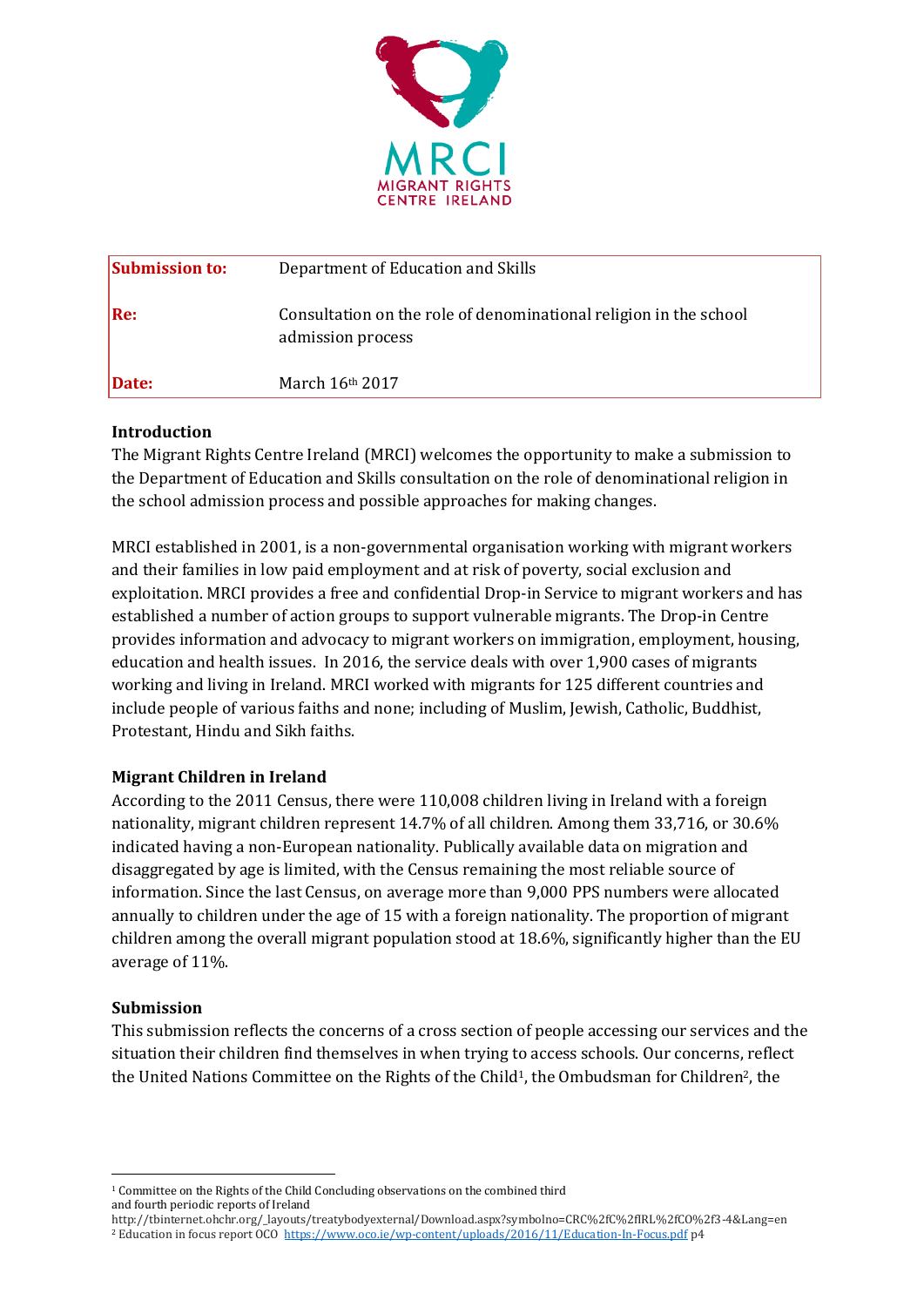Irish Human Rights and Equality Commission<sup>3</sup> and the Children's Rights Alliance<sup>4</sup> to name but a few.

This submission is structured in the framework set by the consultation document with our initial option being set out and then answers to the specific issues A – D answered.

# **Option 4**

**.** 

In this submission, we identify option 4 (i) from the six options suggested.

# **Please indicate clearly in your response what your preferred approach is, whether 1,2, 3 or 4 (and, in the case of approach 4, what your preferred 'sub-option' is).**

MRCI choose option: 4 (i) Outright repeal of section 7(3)(c) of the Equal Status Act in respect of publicly-funded primary schools

MRCI is very concerned that in a modern, diverse and pluralist society that people form minority ethnic backgrounds should not have to choose to baptise their child into the Catholic Faith to ensure access to a publicly funded school. For many this goes against their religious beliefs and therefore is not an option. This in turn forces people to seek private education and put undue financial burden on families, many who maybe already struggling to survive.

The United Nations Committee on the Rights of the Child, The Ombudsman for Children, The Irish Human Rights and Equality Commission, The Special Rapporteur on Child Protection, The Children's Rights Alliance have all confirmed that Section 7(3)(c) denies children their full rights. Every child should have a right to a state funded school place regardless of their religion or non-religion.

Recent research of parents' views from EQUATE<sup>5</sup> has shown that:

- 24% agree that they personally would not have baptised their child, if they didn't need it to gain entry to school.
- 72% agree the law should be changed so that baptism can no longer be a requirement for school admission in state funded schools.

MRCI agrees with the constitutional opinion written by Dr. Conor O'Mahony (UCC), Dr. Eoin Daly (NUIG) and Dr. David Kenny (TCD), which shows that the Oireachtas has the power to eliminate the baptism barrier and can be done so immediately.

The Opinion considers the possibility of amending Section 7(3)(c) of the Equal Status Act 2000 (Act) so that schools in receipt of public funding would not be permitted to discriminate on grounds of religion in their admission policies.

It finds that the Oireachtas has the power to impose reasonable conditions on the provision of funding to educational institutions, and this includes requiring that all publicly funded schools must accept all children of all religions and none on an equal basis.

<sup>3</sup> Irish Human Rights and Equality Commission Observations on the Education (Admission to Schools) Bill 2016 p2 https://www.ihrec.ie/app/uploads/2016/11/Observations-on-Education-Admission-to-Schools-Bill-2016.pdf <sup>4</sup> Children's Rights Alliance Report Card 2017 - http://childrensrights.ie/resources/report-card-2017, p58 <sup>5</sup> https://www.equateireland.ie/educationandresearch